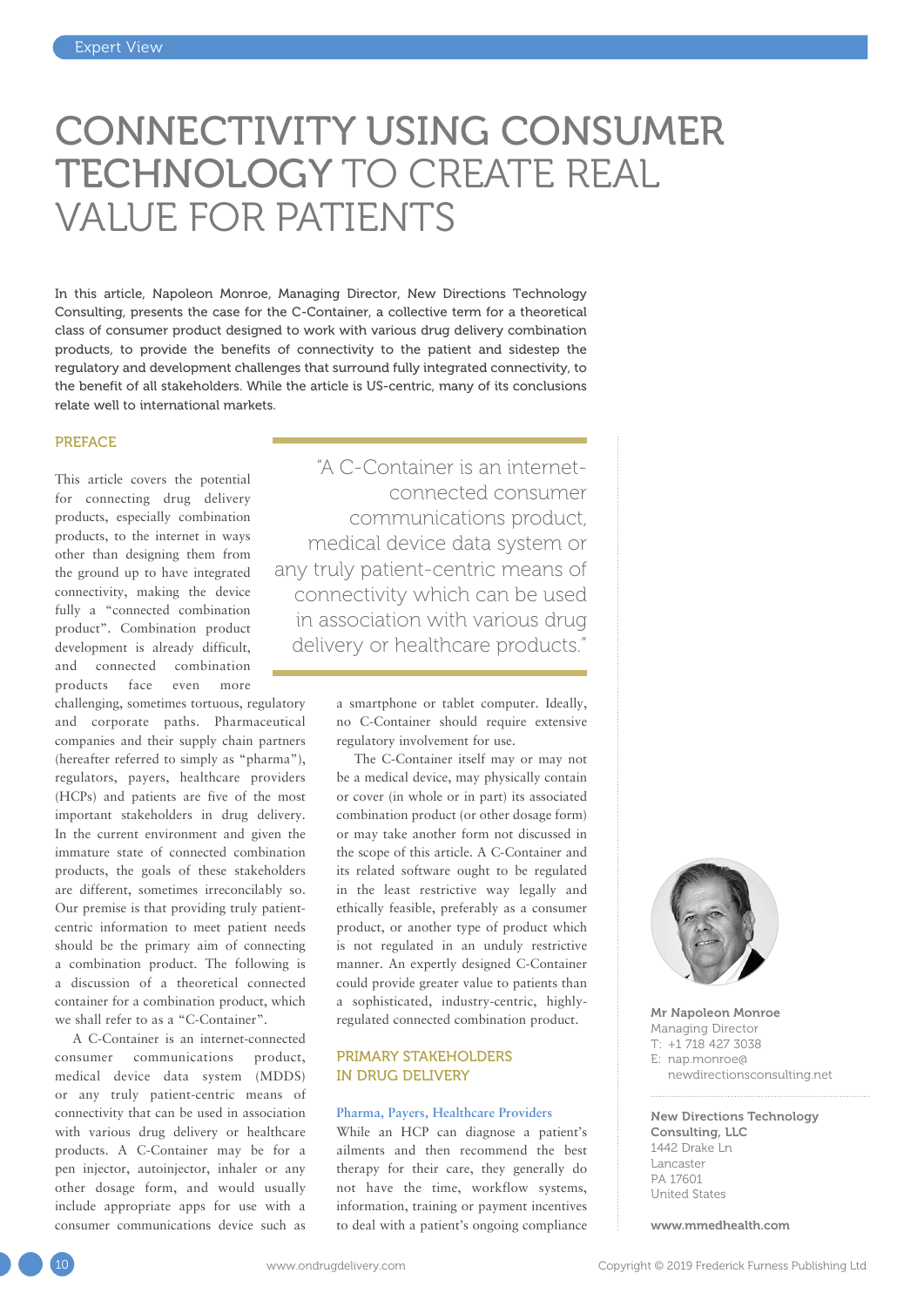"Pharma is typically risk averse and product introductions are highly time sensitive. To speed drug approval and for other reasons, pharma may wish to exclude connectivity in their early drug filings, or entirely."

with their treatment, or most of their other day-to-day needs and frustrations.

Pharma, HCPs and payers want to generate revenue and limit cost. Even with all the talk about models for creating shared value, ultimately all three of these stakeholders have to remain cost conscious and revenue driven. This can sometimes slow innovation in pursuit of patient-centric connected combination products.1 The culture of pharma and healthcare administrative practice tends to be very cautious and slow-moving, whereas consumer culture is quick and agile by nature. Ideally, product lifecycles for pharma and medical device products take the course of several years. Compare this with the product lifecycle for a consumer software product. It may be years for the brand, but with constant evolution and updates to adapt to shifting markets, or even requests from individual users, the lifecycle of a specific software product (or product version) is often only months or days.

Pharma is typically risk averse and product introductions are highly time sensitive. To speed along drug approval, and for other reasons, pharma may wish to exclude connectivity in their early drug filings, or even entirely. When a connected combination product is filed, the US FDA considers the entire product, which could put a connected combination product in a never-ending loop of regulatory inquiries and change management. Consumer medication telemanagement software can be flexible

"Regulators are mandated and expected to ensure safety and efficacy. They do not want to be blamed for failure, and thus a large part of a regulators' self-interest lies in staying out of trouble."

and can be modified often, and in some cases the software may even be patient specific, which does not mesh well with the way regulators examine product filings. Furthermore, mergers, acquisitions and new entrants into the pharma space are bringing new conflicts and disruptions, which may necessitate software changes during a connected combination product's development.

Some consultants may say it is best to avoid developing combination product injectors for emergency use because such a product must deliver the dose in the therapeutic range with near 100% reliability. Exactly how near can be a difficult question, especially when human factors are considered. Whilst it is true that preventive therapy would be better for patients than treating an emergency, emergencies do happen, and patients often need more assistance in an emergency than in non-emergency situations. Therefore, the benefits conferred by connectivity can be especially important for emergency products, whilst the task of developing a connected combination product for emergency use is even more daunting than for those used in preventative therapy.

Healthcare will not, in the foreseeable future, eliminate the need for direct patient interaction, nor should it. Access to mobile patients is difficult. However, providers, payers and pharma want select, automated, near real-time, clinically based information they can use as and when they want it. Selecting what is needed and desired is difficult and varies situationally. Even when other stakeholders have virtually unrestricted access to a patient, for example when they are in hospital, the quality of collected patient data is often poor. In the real world, the use of many poorly co-ordinated electronic medical record (EMR) systems for a single patient limits the usefulness of their data. On top of which, gathering, recording, screening and accessing all appropriate clinical information results in greater regulatory and administrative scrutiny, which can present an extreme burden.

#### **Regulators**

Regulators are mandated and expected to ensure safety and efficacy. They do not want to be blamed for failure, and thus a large part of a regulators' self-interest lies in staying out of trouble. One way to do that is to approve products in an extraordinarily cautious way, or not at all, in order to avoid becoming responsible for the unanticipated problems that may occur.<sup>2</sup> Regulatory issues go a long way towards explaining why pharma cannot easily execute on the various business cases that advocate for a connected combination product. As with most bureaucratic institutions, regulators may not move quickly.

Pharma regulators have difficulty dealing with combination products and even more difficulty dealing with the greater number of "what-ifs" associated with connected combination products. Legacy regulatory systems were not structured to deal with the frequent changes typical of consumer software systems. Add to this the fact that there are divergent definitions in various countries of what constitutes a combination product and how to regulate software, and it becomes clear that getting a connected combination product approved by the regulators may well end up becoming a very difficult task indeed.

#### **Patients**

Patients, on the other hand, do not particularly care about regulations; pharma, HCP or payer revenue or cost; or about HCPs' time. Patients care far more about treatment availability, quality, expense and, most importantly, outcomes. Patients are suffering ever-higher co-pays and are confused about the complicated payment, coupon and rebate schemes foisted on them. Patients also have become far less trusting of the other stakeholders, especially the non-HCP stakeholders, which limits the ability for pharma and payers to influence patient behaviour. Patients want real-world, actionable information that they can easily put to use.

The successes of many consumer internet-connected products demonstrate that consumers are willing to pay for what they perceive as real value in these products. The rapid uptake of smartphones by older populations shows their openness to technology when it is clearly in their interest. Older patients consume more healthcare and medications so, as with all segments, keeping the technology simple and focused on their needs is key to success.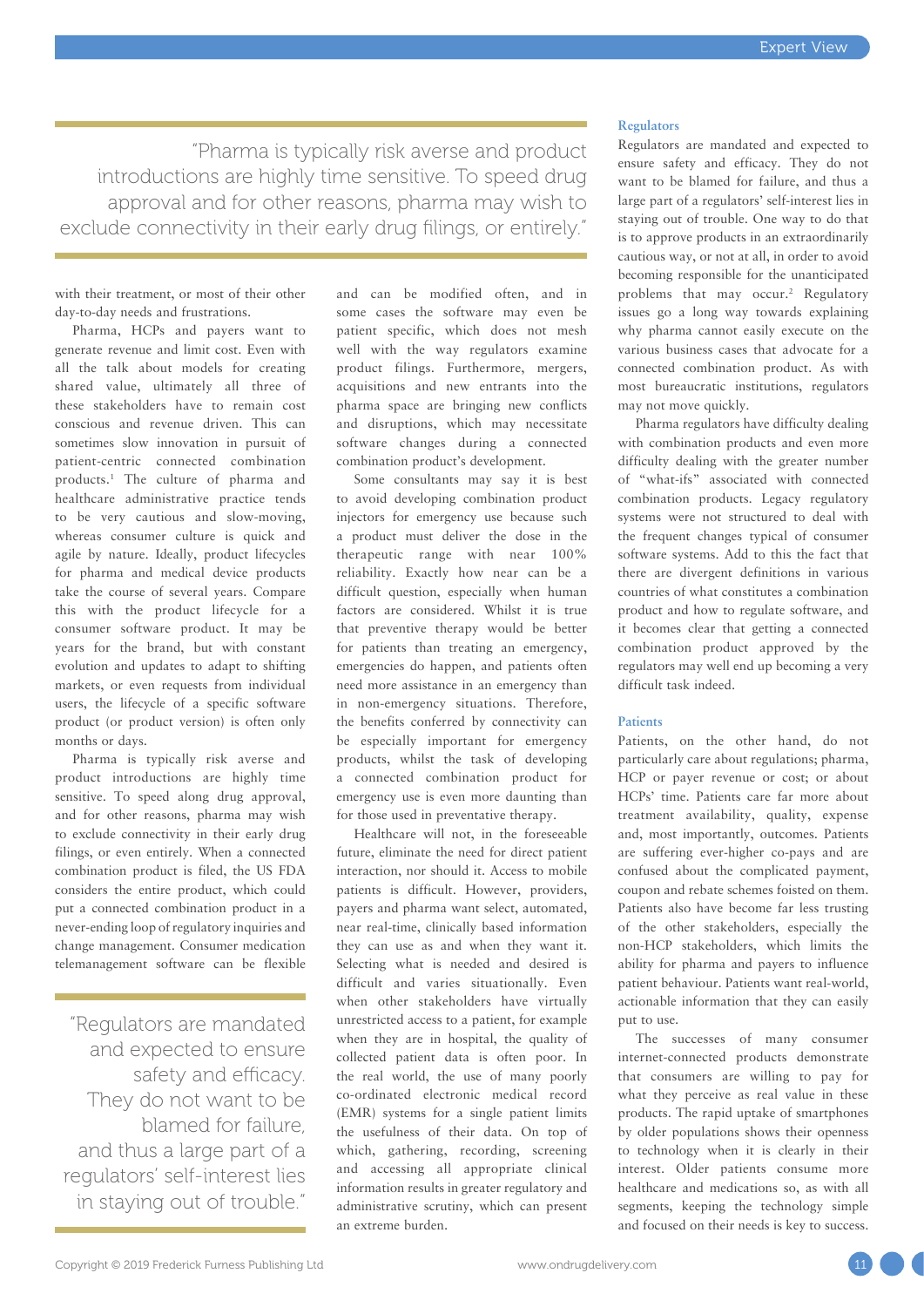Patients have quality-of-life-based personal incentives to make better choices about how they manage their own behaviour and spending towards improved healthcare outcomes. This need for patient education is being increasingly recognised. Outcome measurements, such as patient reported outcome measures (PROMs), enhance a patient's ability to judge which products improve their quality of life. Unlike with HCPs, immediacy of information and instant gratification are important to consumers. When patients or payers come to see the value of a C-Container, and perceive the cost to be appropriate, they will be more likely to buy it. Some HCPs and payers are already using C-Containers to help patients meet their individual, day-to-day needs.

Patients are concerned about misuse of their health data and other personal information. Breaches of personal data security are occurring regularly, and security costs are escalating. A vision of extreme data abuse is detailed in the novel "Cell" by Robin Cook.3 Fortunately, such systematic, extreme abuses by payers have not occurred. While the possibilities for such abuse should be less than with a connected combination product, privacy and security concerns regarding C-Containers are still real. These concerns, along with the need for patient privacy and data security, have been one of the most intransigent obstacles to the flow of healthcare data and information to areas where it is most needed. Patient ownership and control of their own health data can help avoid the complex issues of data privacy by putting the data directly in the hands of the patient to use and reuse as they see fit.

When data is owned and controlled by patients themselves, it can encourage patient-directed data use and reuse to create the information needed for them to make healthy choices. Patients can make important behavioural and clinical information available when and where it is needed. Having the patient be the primary custodian of their health data, streaming from multiple sources, can reduce the complexity of data transfer and lower costs. Patients control access, ensuring that their data is used how and by whom they want. Additionally, in terms of data security, aggregated information from multiple sources on one patient is far less a target for theft or abuse than information on thousands of patients in a corporate database.

The stated primary objective of

"The extremely low cost which stakeholders would like for a connected combination product or C-Container may never be met. Costs for both are driven by technical, manufacturing and logistical realities for creating and distributing a functioning product."

combination products is often patientcentricity, i.e. making pharma products more useful for the benefit of patients. Using a separate consumer product for connectivity as proposed here may benefit all stakeholders, but will benefit patients more than any of the others. The patient benefits of consumer software and C-Containers should not be unreasonably withheld.

Many patients have already adopted consumer healthcare products (most frequently by purchasing them themselves). Regulators and other stakeholders are wrestling with how to approach the use and regulation of consumer software. Pharma and many others may benefit from embracing the use of truly patient-centric software and C-Containers without the various risks, complexity and costs of a connected combination product.

#### THE COST OF C-CONTAINERS

The extremely low cost that stakeholders would like for a connected combination product or C-Container may never be met. Costs for both are driven by technical, manufacturing and logistical realities for creating and distributing a functioning connected product. The factors that drive the cost of a C-Container include design, component costs, validations, range, battery life, power consumption and user support. The addition of high overheads, multiple regulatory costs, legacy margins and other costs unrelated to the final product may be factors which limit the growth of connected combination products.

#### RECENT EVENTS AND PRESS

Many concerns about connectivity were voiced by pharma at the October 2018 Parenteral Drug Association (PDA) Universe of Pre-filled Syringes and Injection Devices conference (Orlando, FL, US), as well as in the associated Combination Products Workshop P/L Biomedical President Lee Leichter's course "Technical and Regulatory Challenges of Drug Delivery Combination Products". The topic was also covered in a Cambridge Design Partnerships (Cambridge, UK) webinar on October 31, 2018, and in a November 20 announcement from Apple about co-operation with the US Veterans Administration on healthcare software. Many of the concepts discussed are generally understood, however content from some presentations and press contributed to some of the conclusions drawn in this article. As with all these types of events, much of the valuable information was exchanged in Q&A, personal conversations and follow-ups.

In his presentation and conversations at PDA, Paul Jansen told of his personal experiences with connected combination products, discussed the criticality of the supply chain and briefed on ISO 20069, "Guidance for assessment and evaluation of changes to drug delivery systems", the development of which he chairs.

Lee Leichter provided regulatory histories and definitions, an analysis of recent regulatory changes (for example the 21st Century Cures Act), discussed the importance of standards in development and covered emerging issues and discussions of tactical and strategic regulatory possibilities. He did not advance the consumer product approach, but a number of his insights reinforced the conclusions drawn in this article.4

FDA executives engaged with the combination products also presented at PDA. A key point was that they advised of plans to issue a mobile medical device guidance, although no estimated timeframe was provided in response to an audience question.<sup>5</sup> Subsequently, on November 19, 2018, FDA issued a notice of the establishment of a public docket for comments on software for prescription drug-related use. The notice states, in part, that "FDA recognises that digital health has the potential to offer new opportunities to improve patient care...".<sup>6</sup> This docket gives industry some information on FDA's position and provides an opportunity for all stakeholders to help clarify the status of, and perhaps improve access to, C-Containers.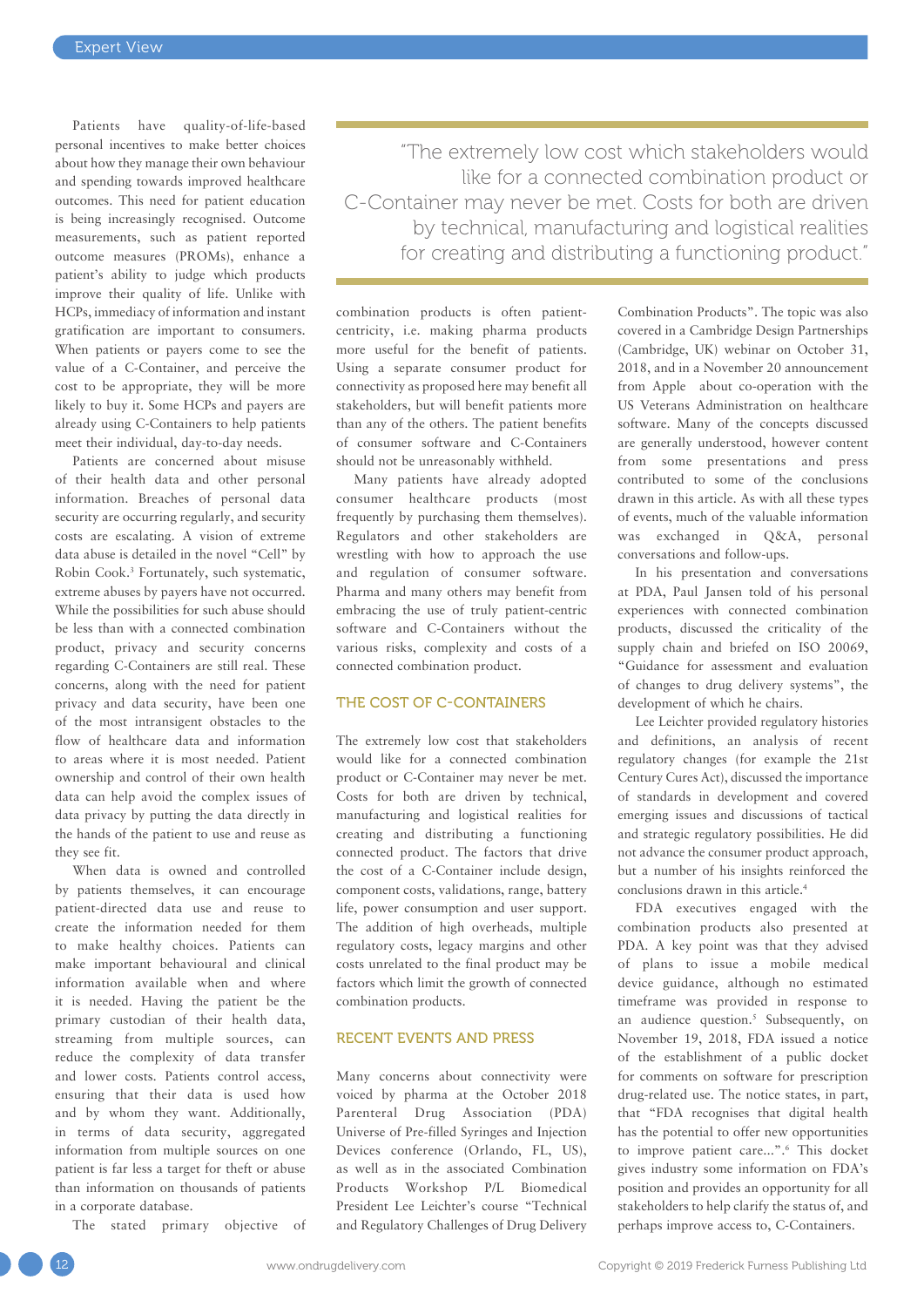

**PATIENTS** 

### **COMBINATION PRODUCTS + C-CONTAINERS**

#### **SELECTED STAKEHOLDERS**

Figure 1: The B-C-B model, whereby connected drug delivery products provide their data directly to the patient, who is then free to use and share that data according to their wishes.

In his talk at PDA, Genentech's Paul Upham said that "Failures of connectivity are due to not having a strong business reason", and made the points that "Almost nobody's apps have good retention" and that "Consumer behaviour is hard to change, so why not just give them what they need?"7

Pharma organisations often confound attempts to define their business rationales and thereby contribute to their own failure. Each silo in a pharma company loads on new requirements to a given project, creating super-complicated technical and regulatory challenges. Apps connecting combination products fail to survive in the market when they are developed according to the desires and needs of pharma companies rather than users.<sup>8</sup>

Two posters at PDA, "What Plastic Bags Can do to our Devices: Something You Might Never Have Heard Before", by Hemanth Amarchinta of Roche, and "Aging of Complex Systems: Fundamental Theory and Implications…", by Nestor Rodriguez of Becton Dickinson, were remarkable for content about the known influencers of device performance which might not yet have been fully considered.

In the Cambridge Design Partnership webinar, Head of Drug Delivery Uri Baruch discussed "unknown unknowns".8 The managerial revolution has led to the proliferation of experts, all of whom are well trained but few of whom have personal experiences in the unknown unknowns of combination product development and manufacture. An analogy is that wellrespected quantitative financial analysts failed to see the black swans in the 2008 housing loan market prior to its collapse. Pharma experts are generally not versed in the unknown unknowns of devices or consumer software. Smaller companies, which includes many app developers, often fail because they do not have adequate resources.

### BENEFTTING FROM PUBLIC INITIATIVES

Large and small companies have historically failed with developments outside their core competencies and have instead turned to market-tested consumer products. Consider that the US Department of Defense (DoD), the largest employer in the world with 3.2 million employees<sup>9</sup> and the inventor of military technologies that changed civilian life,<sup>10</sup> is now adopting consumer productbased technologies to boost the performance and reduce the price of military equipment.<sup>11</sup>

The setting of healthcare standards, potential (as yet not fully realised) benefits of EMRs and sensor-based medical products are examples of industry benefitting from public initiatives. Learning from the pioneering healthcare work that comes from the DoD and the US Department of Veterans Affairs (VA) is nothing new, but it may be especially important for healthcare software and related products. Public organisations have long led in healthcare due to their aims and structural needs.

I discussed these matters at length with Dr Stephen Ondra, founder of North Star Healthcare Consulting and formerly a senior official in the US Federal Government. The DoD and VA are among the largest providers of healthcare in the US, with taxpayers taking on the role of payers. Over the past several years, the DoD and VA have shared the goal of making their

"This is a B-C-B model, where the patient is educated and given the data from potentially multiple Blue Button or other enabled sources to aggregate into a composite record. That data can then be used to power healthcare software application tools, share with the caretakers they want or with whomever and for whatever other use the consumer feels would be helpful to them."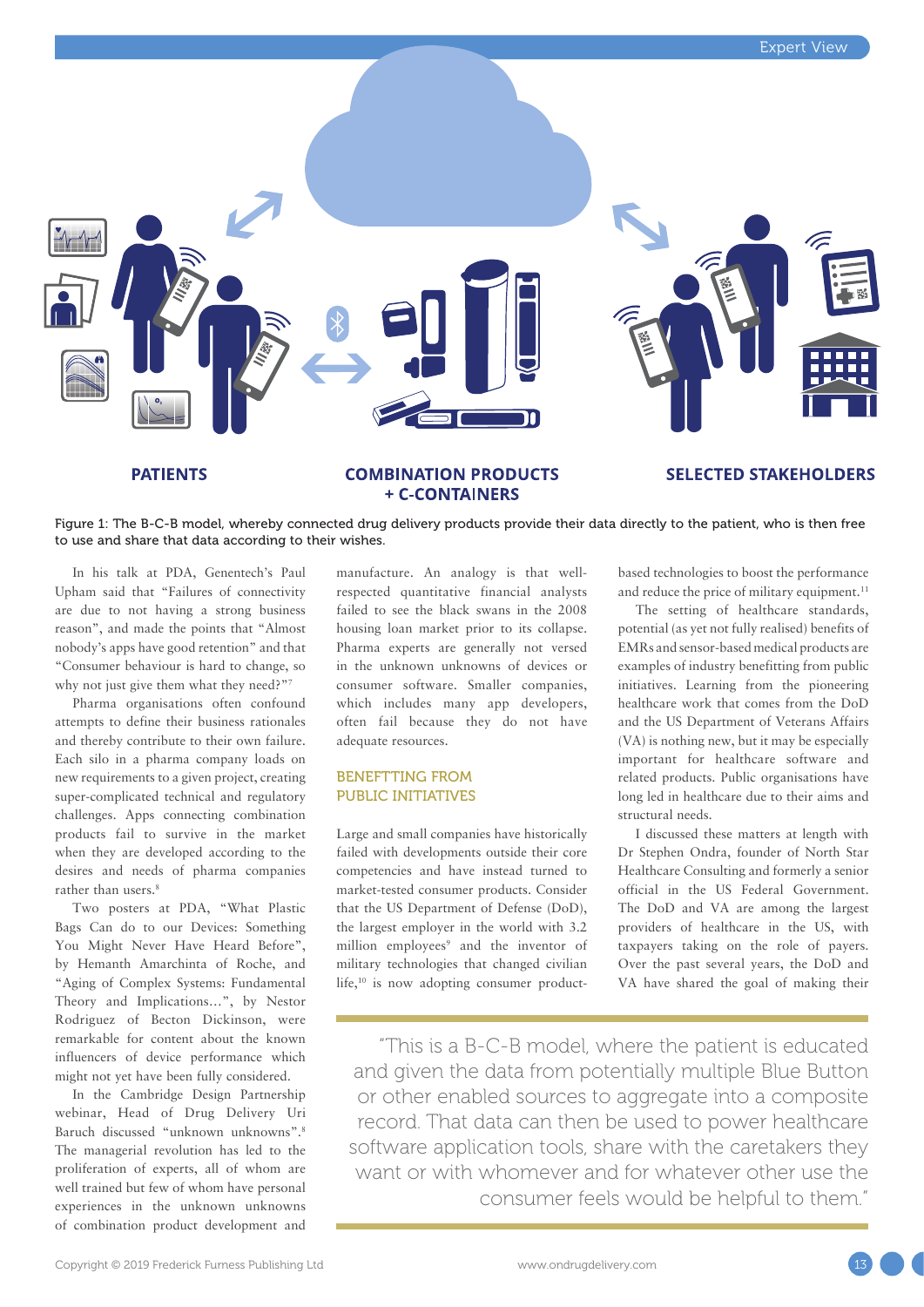electronic medical records interoperable. As a result, when each chose to re-platform their ageing healthcare IT infrastructures, it was no surprise that they eventually picked the same EMR platform to simplify the task. Even with this however, true interoperability will remain a challenge due to different instances of their respective EMR implementations.

This is an example of why a single EMR platform or format is not a realistic way to solve the problem of interoperability nationally. Additionally, such an approach is not even desirable for the commercial market. Such a move would not only raise anti-trust concerns, it would limit the innovation that is needed in a fast-moving space such as IT, which is spurred by private sector competition. Also, to be as robust and extensible as possible, healthcare data should come from multiple data sources and platforms. As such, interoperability will best be accomplished through approaches that allow the aggregation of data from multiple sources, alongside engines that can reconcile the various data streams and then pre-process it for downstream applications.

An example of this was seen in an innovative approach that the Federal Government took in 2010 known as "Blue Button". Led by VA, this application is an open-source and publicly available IT platform to allow individual consumers to aggregate their own personal health data from VA's EMR, as well as other sources, in a simple ASCII file. This is a B-C-B (healthcare business to patient/consumer to patient-selected business) model, where the patient is educated and given the data from multiple Blue Button or other enabled sources to aggregate into a composite record. That data can then be used to power healthcare software application tools, share with the caretakers they want or with whomever and for whatever other use the patient feels would be helpful to them (Figure 1).

As a federal programme, Blue Button is available to anyone or any company in the US public or private sectors. Blue Button has been made available to beneficiaries of not only public health programmes, such as those of the DoD and VA, but more generally through the Centers for Medicare & Medicaid Services (CMS). The benefits of Blue Button have also been made available to private healthcare consumers from many payer and provider organisations.

In contrast to this data platform-agnostic

approach, the recent announcement by Apple is an example of a proprietary model approach.12 In this model, there is a B-B-C (healthcare business to healthcare business to consumer/patient) approach. By placing another business between the healthcare generated data and the consumer, concerns of privacy and security resurface, along with concerns of data being harvested for means that the patient may not want. Whilst benefits may certainly come from a large corporate entity managing health data, the use of a B-B-C model, as compared with a patientcentric, patient-owned data B-C-B model, should be looked at with some caution.

Large conventional retailers' brands are already falling prey to small companies that use innovative technology designed and positioned to meet individual consumer needs. Companies attuned to this personalised consumer service, once seen as interesting curiosities, are now profoundly shifting the consumer goods sector.<sup>13</sup> Readers will already know that standards developers have published lists of procedures and diagnosis codes, and that FDA has recently mandated the use of automated information and data capture symbologies for prescription pharma and high-risk medical devices, which provide language sets for use in EMRs. Consumers can already use their smartphones to capture some product information, so it is no great leap to assume that some company, small or large, will empower patients to use some version of procedure codes, diagnosis codes, and standardised drug and medical device symbologies.

#### BENEFITS OF PATIENT ACCESS TO C-CONTAINERS

Whilst this article has thus far primarily discussed the benefits of C-Containers and their associated B-C-B model to patients, there are of course also benefits to pharma, including:

- Separating the C-Container from the drug regulation can improve time to market and reduce regulatory and product liability risks. Such separation can eliminate the need for pre-launch regulatory approval, so long as regulators exercise regulatory discretion towards consumer products or affirmatively declare policies enabling their use.
- Multi-product platforms and personalised versions of products are more easily achieved with consumer products.
- C-Containers can still enhance the pharma revenue stream and patient loyalty.
- C-Containers can help ensure regimen compliance and even combination product reliability by having experts in patient needs and device manufacture design them according to the requirements of patients and their devices.
- Approved digital therapeutics allow patients to self-diagnose, enabling home treatment. More such therapeutics are emerging, which will expand the potential appropriate use of C-Containers .
- C-Containers can be designed, tested and documented as though the C-Container were a medical device to allow ongoing future development of more highly regulated medical devices with added claims.
- Contracts can allow appropriate oversight of the C-Container by a pharma company without it becoming a connected combination product.
- Differentiated C-Containers can be platforms for multiple combination products from a given company, thereby bringing economies of scale and lower costs.
- Sequential, not simultaneous, development of connectivity is often more appropriate for emerging products. As with the automotive and other consumer industries, pharma can learn from consumer industry techniques using C-Containers as it moves into customer digitisation, to assisted intelligence and subsequently to automated intelligence.

#### **SUMMARY**

As shown, connecting combination products for drug delivery to the internet in ways other than fully integrated connected combination products can improve patient outcomes and provide benefits to other stakeholders. C-Containers could be just the tool to provide those benefits more quickly and efficiently. C-Containers can even help ensure that pharma products are safer and more effective. Public healthcare IT initiatives which will further enable the use of C-Containers being implemented.

*This article reflects the author's personal opinions and analysis. It is not a professional interpretation of any medical, regulatory or legal requirements. The author, licensees to his intellectual property and his clients have interests in healthcare with a focus on medication telemanagement.*